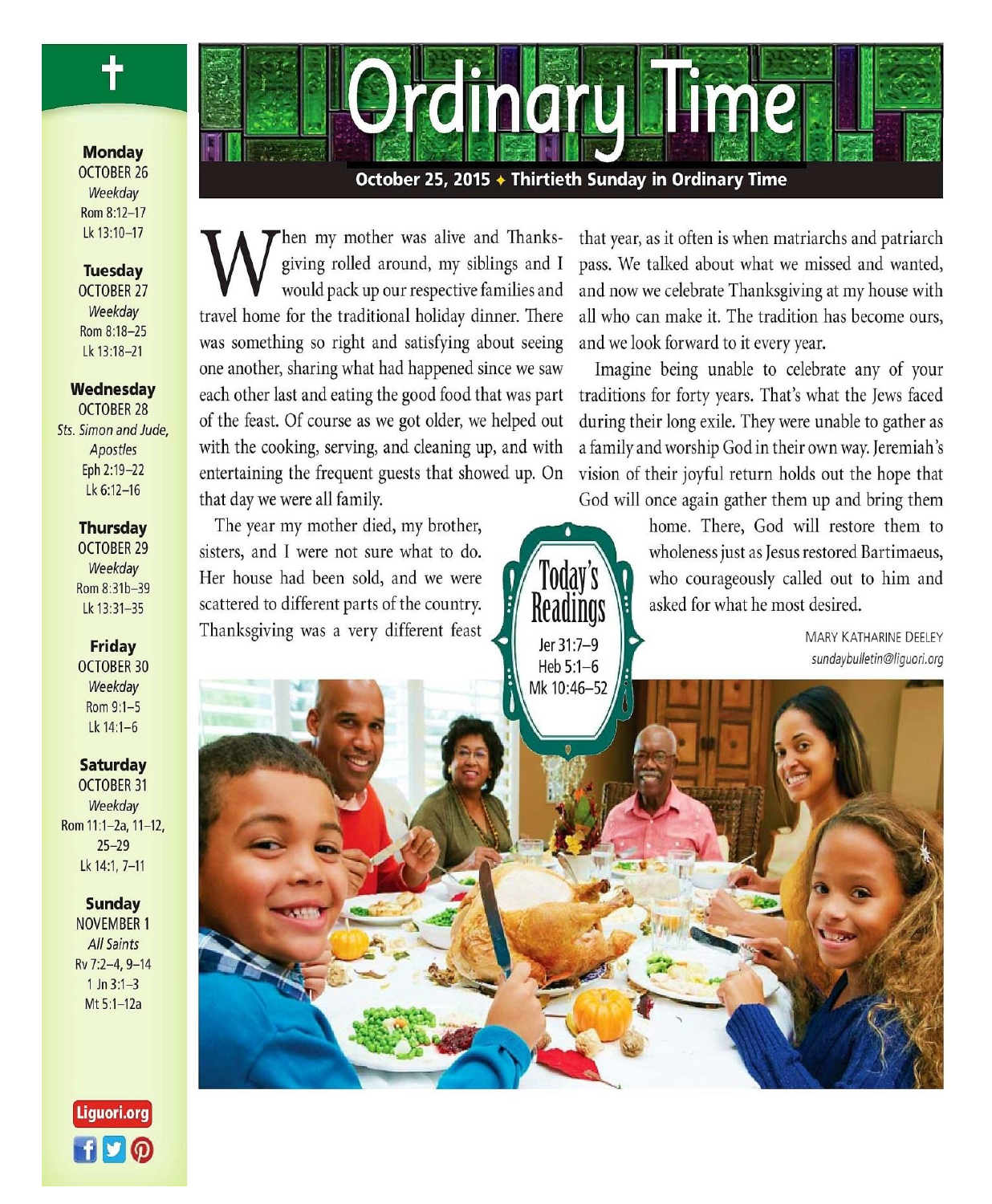

*30th* **Sunday In Ordinary Time**

*October 25, 2015* 



# *St. Ann Catholic Church & Our Lady of Chartres Mission Pastor: Reverend Khoa P. Vo*

*Office: 228-832-2560, Fax: 228-832-3140 Hours: Monday-Friday 9am-4pm.*  **Web: www.stannparishlizana.org --- Email: [stanncatholic@bellsouth.net](mailto:stanncatholic@bellsouth.net)**



EUCHARISTIC ADORATION Every Friday Adoration from 8:30 a.m. to 9:30 a.m SACRAMENT OF RECONCILIATION Both Before Mass and by Appointment. *Mass Schedule for this Week*  Our Lady of Chartres Mass Schedule Sun 7:30 am F. Bradley, Sr. St. Ann Mass Schedule & Intentions Sat 5:00 pm Our Parish Family Sun 9:00am +Marguerite Holder

Mon 8:00 am +Fr Pete Tues 8:00 am +Fr Pete Wed 6:00 pm +Harvis Cuevas Thu 8:00 am+Fr Pete Fri 8:00 am spec int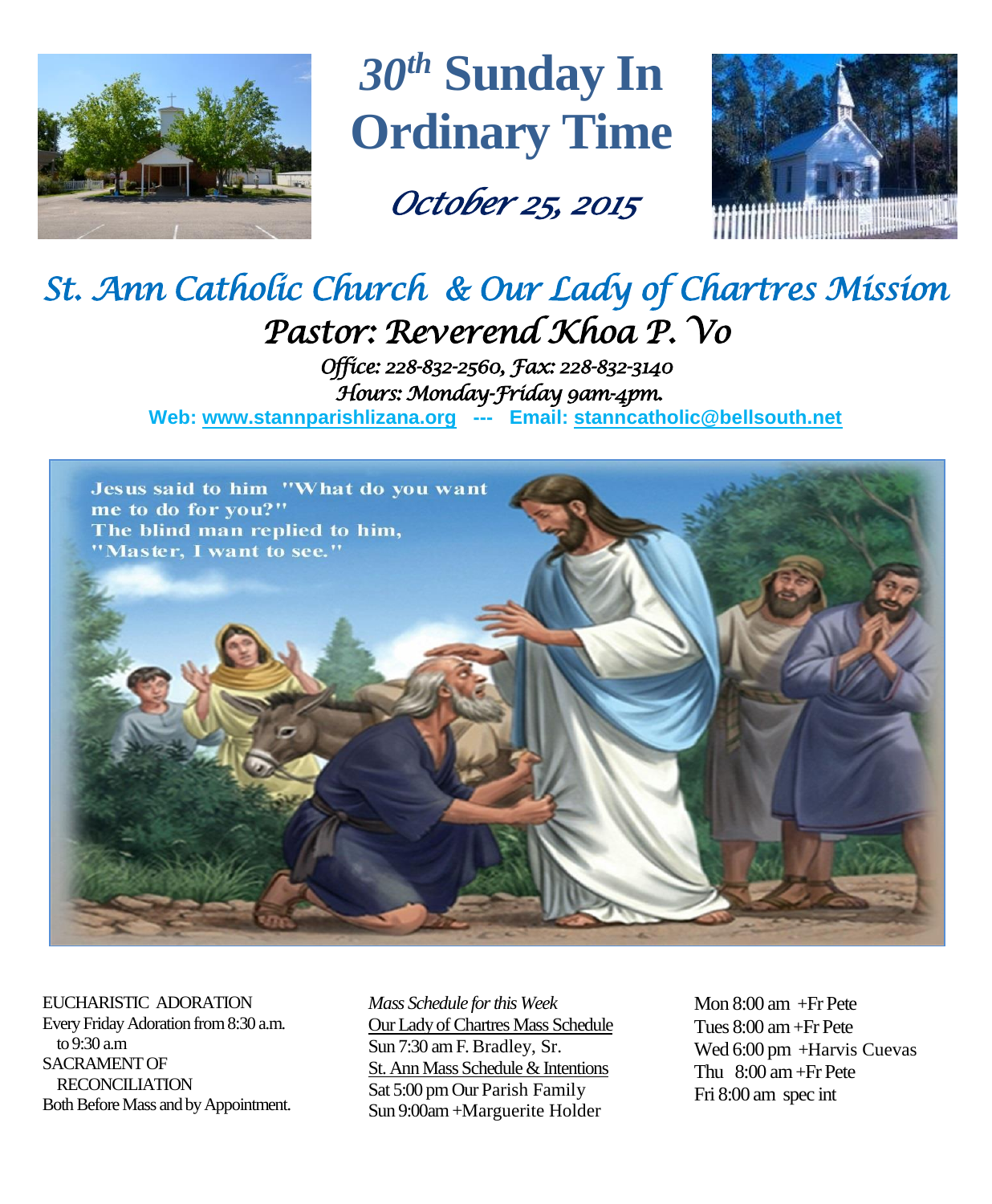# *From Father Khoa's Desk...*

# *Dear Parishioners and Friends,*

The Gospel today is the only miracle story in Mark in which the person who is healed is given a name: Bartimaeus or the son of Timaeus. This is much more than a simple story of physical healing by Christ. Mark uses the occasion to teach us about who Jesus is and who we are called to become through faith in Christ Jesus. In Bartimaeus' cry for help, he calls Jesus the "Son of David," the only time in Mark's Gospel that this messianic title is used. Even before Jesus exercises his healing power, the text indicates that the blind man's petition for help comes from deep faith and trust in God. There is also another significant detail in the story. Unlike all the other people who are healed in the Gospel of Mark, only Bartimaeus got up and followed Jesus down the road. As we continue to witness the story unfold, Mark seems to suggest that Bartimaeus followed Jesus into Jerusalem, perhaps to the foot of the cross, and even beyond into a life of discipleship and ministry.

As we reflect more carefully on this encounter between Jesus and Bartimaeus, we begin to sense that it is **a story about each of us.** We are called by the Lord Jesus from our darkness and blindness into the light of Christ and given the mission to bring this light to the world. Notice the special sensitivity and concern that Jesus demonstrates toward Bartimaeus. When Jesus hears his plea for help, he stops and calls the man from a distance and seems to say, "I will help you but first you must get up and come to me." Bartimaeus could have responded in several different ways. He could have answered out of a sense of self-pity, "I can't. I'm blind. I am afraid to try. Come here and help me." Most likely Jesus would have done so. Or Bartimaeus could have responded out of anger, "Can't you see that I am blind! You need to come over here." And again,

Jesus would have probably done so. Instead of these responses, the Gospel tells us that Bartimaeus "threw aside his cloak, sprang up, and came to Jesus." And when he came into the presence of Jesus, he received the gift of sight. What a powerful image of faith and a beautiful insight into the prayer of a trusting disciple! Before he could move forward with any sense of confidence and before there was any guarantee that his plea would be answered, Bartimaeus got up and moved to where Jesus called him to be. This story has volumes to teach us about the quality and depth of our own discipleship and our closeness to the One whom we want to serve.

# *Have a great week! May God bless all of us!*  **...Fr. Khoa**

A Reminder-Next Weekend Daylight Savings Time will end at 2:00 a.m. on Sunday November 1<sup>st</sup>

# **All Souls Novena**

Especially in the month of November, the dead are remembered in prayer. We will have a Novena Mass at St. Ann and OLC to remember our loved ones. The Novena will begin on Nov 2nd and end on Nov  $10<sup>th</sup>$ . Envelopes will be available in the vestibule of the church. *Please print the names clearly* so that we can record them in the *Frame for the Intention of the Dead* which will be placed at the foot of the altar during the Novena.

**Knights of Columbus: Meet next Sunday.** If you have any question, please contact Thomas Moran**.**

*RCIA:* Please contact **Henrietta Ladner**.